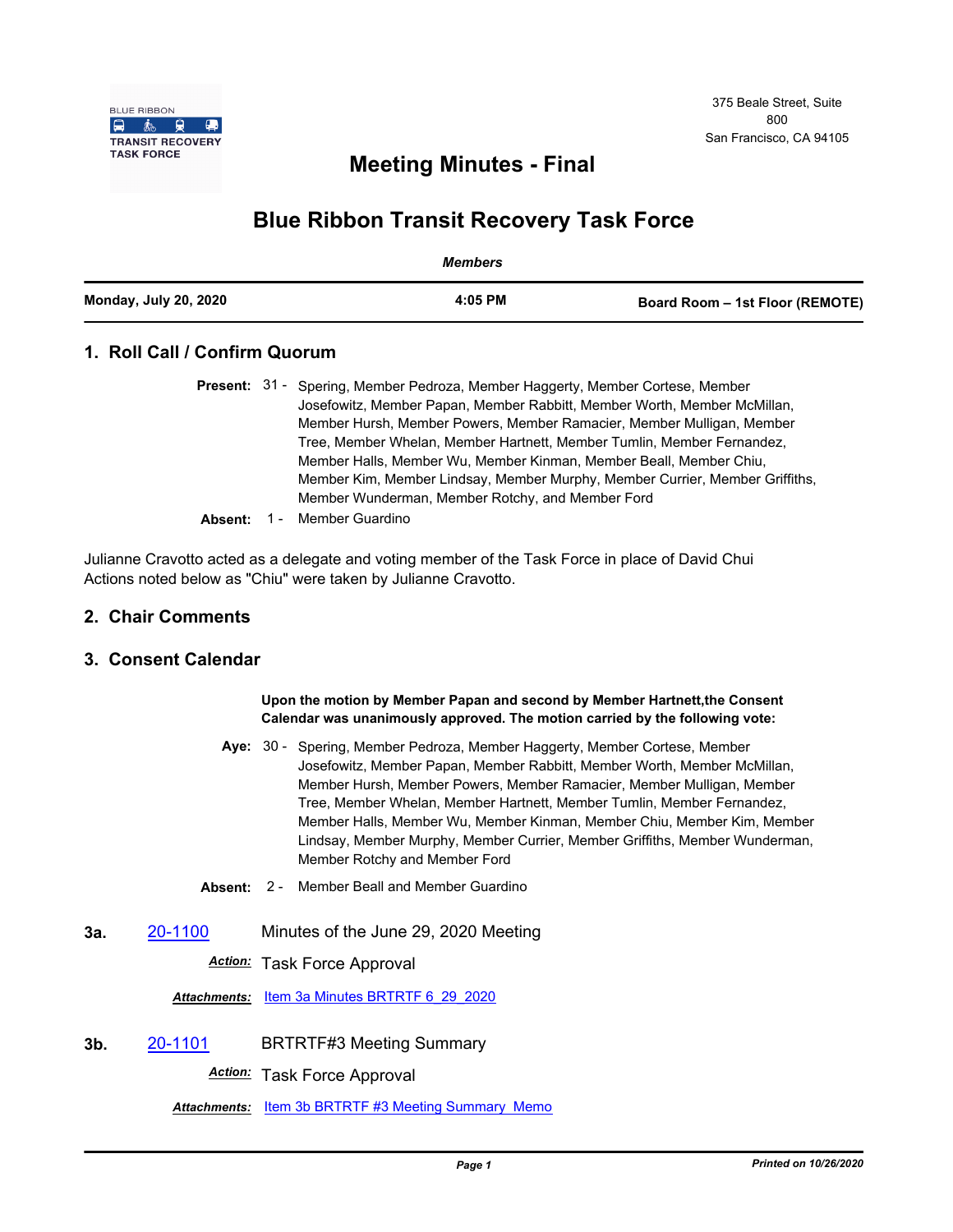## **4. Near-Term Recovery Update**

**4a.** [20-1102](http://mtc.legistar.com/gateway.aspx?m=l&id=/matter.aspx?key=20967) Transit Public Health and Safety Plan Transit Operators will provide an update on their Health and Safety Plans. *Action:* Information

*Presenter:* Steve Kinsey, CivicKnit and Transit Operators

**Attachments:** [Item 4a Healthy Transit Update](http://mtc.legistar.com/gateway.aspx?M=F&ID=c77c8163-b43b-47a7-9e45-2b271a8e3e9d.pdf) [Item 4a Urban Habitat\\_TransForm\\_Seamless\\_ATU\\_Letter](http://mtc.legistar.com/gateway.aspx?M=F&ID=8b7ea889-600f-4d34-90ba-65ec96d7dd91.pdf)

> The following individuals spoke on this Item: Aleta Dupree; Vinita Goyal, Silicon Valley Community Foundation; and John Courtney.

**4b.** [20-1126](http://mtc.legistar.com/gateway.aspx?m=l&id=/matter.aspx?key=20991) Near-term Recovery Update Transit Operators will provide an update on their coordination efforts and recovery planning.

*Action:* Information

- *Presenter:* Steve Kinsey, CivicKnit and Transit Operators
- **Attachments:** [Item 4b Near-term Recovery Update Transit Agency Presentation](http://mtc.legistar.com/gateway.aspx?M=F&ID=a952c7be-c908-4b2a-b620-49202c717a14.pdf)

The following individuals spoke on this Item: Aleta Dupree; Bob Allen of Urban Habitat; and Adina Levin.

### **5. Transformation Action Plan: Stage 3 Launch**

**5a.** [20-1103](http://mtc.legistar.com/gateway.aspx?m=l&id=/matter.aspx?key=20968) Transformation Action Plan: Stage 3 Launch Following a brief context setting presentation, Task force members will be asked to share their priorities and ideas to be incorporated into a Transformation Action Plan.

*Action:* Information

*Presenter:* Steve Kinsey, CivicKnit / MTC staff

Attachments: [Item 5 Memo Transformation Action Plan Intro Presentation](http://mtc.legistar.com/gateway.aspx?M=F&ID=66b2fb95-bdba-46c6-9b61-c93aa710bbef.pdf) [Transformation Action Plan Discussion](http://mtc.legistar.com/gateway.aspx?M=F&ID=7320ad70-1e36-4f6f-8a42-0b2cf57e285b.pdf)

> The following individuals spoke on this Item: Adina Levin; Vinita Goyal of Silicon Valley Community Foundation; Aleta Dupree; and Roland Lebrun.